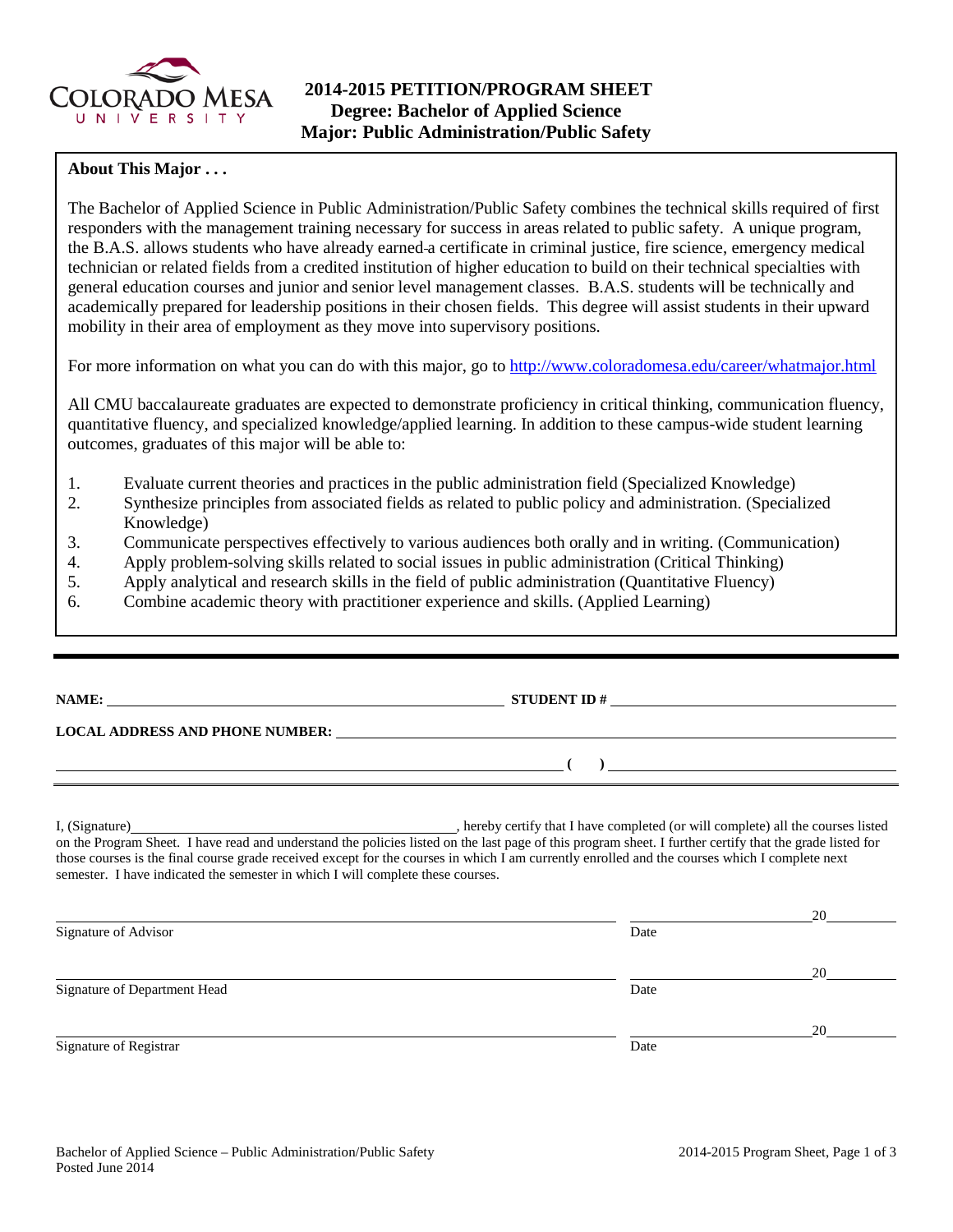## **Students should work closely with a faculty advisor when selecting and scheduling courses prior to registration.**

Degree Requirements:

- Students with a certificate in Law Enforcement, Fire Science, or Emergency Medical Services or a related field will receive credit for up to 35 semester hours in their core training and may use any additional semester hours earned to meet their General Education Requirements (as applicable) or as unrestricted electives.
- 120 semester hours total (Students must complete a minimum of 30 of the last 60 hours of credit at CMU, with at least 15 semester hours in major discipline courses numbered 300 or higher).
- 24 upper division credits (A minimum of 15 taken at the 300-400 course levels within the major at CMU).
- 2.00 cumulative GPA or higher in all CMU coursework
- 2.00 cumulative GPA or higher in coursework toward the major content area
- Pre-collegiate courses (usually numbered below 100) cannot be used for graduation.
- When filling out the program sheet a course can be used only once.
- A student must follow the CMU graduation requirements either from 1) the program sheet for the major in effect at the time the student officially declares a major; or 2) a program sheet for the major approved for a year subsequent to the year during which the student officially declares the major and is approved for the student by the department head. Because a program may have requirements specific to the degree, the student should check with the faculty advisor for additional criteria. It is the student's responsibility to be aware of, and follow, all requirements for the degree being pursued. Any exceptions or substitutions must be approved by the student's faculty advisor and Department Head.
- See the "Undergraduate Graduation Requirements" in the catalog for additional graduation information.

**GENERAL EDUCATION REQUIREMENTS** (31 semester hours) See the current catalog for a list of courses that fulfill the requirements below. If a course is on the general education list of options and a requirement for your major, you must use it to fulfill the major requirement and make a different selection within the general education requirement.

Course No Title Sem.hrs Grade Term/Trns

**English** (6 semester hours, must receive a grade of "C" or better and must be completed by the time the student has 60 semester hours.) ENGL 111 English Composition 3<br>ENGL 112 English Composition 3 ENGL 112 English Composition

**Math:** MATH 110 **or higher** (3 semester hours, must receive a grade of "C" or better, must be completed by the time the student has 60 semester hours.)  $MATH 1$ <sub>\_\_\_\_</sub> \_\_

|      | <b>History</b> (3 semester hours) |  |  |
|------|-----------------------------------|--|--|
| HIST |                                   |  |  |

**Humanities** (3 semester hours)

**Social and Behavioral Sciences** (6 semester hours)

**Natural Sciences** (7 semester hours, one course must include a lab)

\_\_\_\_\_\_ \_\_\_\_ \_\_\_\_\_\_\_\_\_\_\_\_\_\_\_\_\_\_\_\_\_\_\_\_ \_\_\_\_ \_\_\_\_\_ \_\_\_\_\_\_\_\_

\_\_\_\_\_\_ \_\_\_\_ \_\_\_\_\_\_\_\_\_\_\_\_\_\_\_\_\_\_\_\_\_\_\_\_ \_\_\_\_ \_\_\_\_\_ \_\_\_\_\_\_\_\_ \_\_\_\_\_\_ \_\_\_\_ \_\_\_\_\_\_\_\_\_\_\_\_\_\_\_\_\_\_\_\_\_\_\_\_ \_\_\_\_ \_\_\_\_\_ \_\_\_\_\_\_\_\_

\_\_\_\_\_\_ \_\_\_\_ \_\_\_\_\_\_\_\_\_\_\_\_\_\_\_\_\_\_\_\_\_\_\_\_ \_\_\_\_ \_\_\_\_\_ \_\_\_\_\_\_\_\_ \_\_\_\_\_\_ \_\_\_\_ \_\_\_\_\_\_\_\_\_\_\_\_\_\_\_\_\_\_\_\_\_\_\_\_ \_\_\_\_ \_\_\_\_\_ \_\_\_\_\_\_\_\_ \_\_\_\_\_\_ \_\_\_L \_\_\_\_\_\_\_\_\_\_\_\_\_\_\_\_\_\_\_\_\_\_\_\_ \_\_\_\_ \_\_\_\_\_ \_\_\_\_\_\_\_\_

| $\sim$ 0.000 $\sim$ 0.000 $\sim$ 0.000 $\sim$               |  | $O1000 - 10111$ |
|-------------------------------------------------------------|--|-----------------|
| <b>Fine Arts</b> (3 semester hours)                         |  |                 |
|                                                             |  |                 |
| <b>OTHER LOWER DIVISION REQUIREMENTS (6 semester hours)</b> |  |                 |
| <b>Kinesiology</b> (3 semester hours)                       |  |                 |
| KINE 100 Health and Wellness                                |  |                 |
|                                                             |  |                 |
| KINA $1$                                                    |  |                 |
| <b>Applied Studies</b> (3 semester hours)                   |  |                 |

Course No Title Sem.hrs Grade Term/Trns

## **B.A.S. PUBLIC ADMINISTRATION/PUBLIC SAFETY MAJOR REQUIREMENTS**

CISB 101 Business Info Tech 3

(33 semester hours) Must pass all courses with a grade of "C" or higher.

|                 | <b>Required Core</b> (33 semester hours) |   |  |
|-----------------|------------------------------------------|---|--|
| <b>POLS 236</b> | State & Local Government                 | 3 |  |
| <b>POLS</b> 342 | Public Administration                    | 3 |  |
| <b>PADM 314</b> | <b>Public Organization Theory</b>        | 3 |  |
| <b>PADM 315</b> | <b>Public Management</b>                 | 3 |  |
| <b>PADM 350</b> | Ethics in Public Administration 3        |   |  |
| <b>PADM 442</b> | <b>Public Budgeting</b>                  | 3 |  |
| <b>PADM 446</b> | Public Personnel Mang.                   | 3 |  |
| <b>ENGL 219</b> | Introduction to Professional             | 3 |  |
|                 | Writing                                  |   |  |
| <b>ENGL 385</b> | <b>Technical and Professional</b>        |   |  |
|                 | <b>Writing Topics</b>                    | 3 |  |
| SOCO 301        | Intro to Human Services                  | 3 |  |
| <b>CISB 210</b> | <b>Fundamentals of Information</b>       |   |  |
|                 | <b>Systems</b>                           | 3 |  |
|                 |                                          |   |  |

**Unrestricted Electives** (All college level classes necessary – minimum of 15 semester hours – to bring credit hour total to 120 hours. \_\_\_\_\_\_ \_\_\_\_ \_\_\_\_\_\_\_\_\_\_\_\_\_\_\_\_\_\_\_\_\_\_\_\_ \_\_\_\_ \_\_\_\_\_ \_\_\_\_\_\_\_\_

\_\_\_\_\_\_ \_\_\_\_ \_\_\_\_\_\_\_\_\_\_\_\_\_\_\_\_\_\_\_\_\_\_\_\_ \_\_\_\_ \_\_\_\_\_ \_\_\_\_\_\_\_\_ \_\_\_\_\_\_ \_\_\_\_ \_\_\_\_\_\_\_\_\_\_\_\_\_\_\_\_\_\_\_\_\_\_\_\_ \_\_\_\_ \_\_\_\_\_ \_\_\_\_\_\_\_\_

**Bachelor of Applied Science Core** (Up to 35 semester hours Semester Hours taken as part of a state approved Associate of Applied Science degree or an equivalent training program.